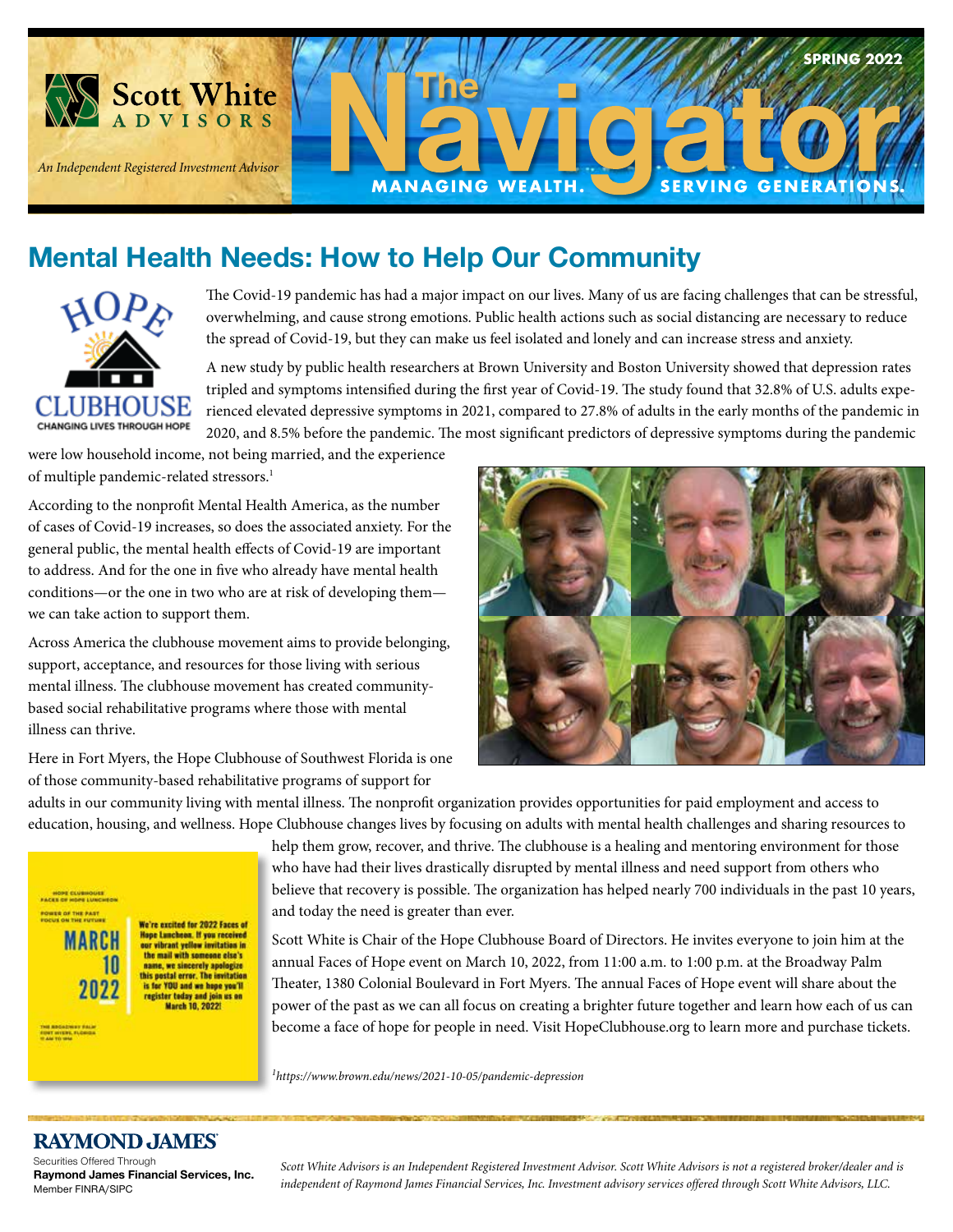

### **Helping Beneficiaries Succeed—and Promoting Family Harmony**

*by A. Scott White, CFP ®, ChFC®, CLU® President, Scott White Advisors*

Over the next 30 years, Americans will transfer trillions in wealth from one generation to the next. According to the Federal Reserve, the median inheritance in 2019 was \$92,700 for someone whose parents had a college degree and \$76,200 for those with parents without a college degree.<sup>1</sup> Beneficiaries can use inherited funds to increase their retirement savings, cover college expenses, build real estate holdings, and more.



But without careful planning, almost 70% of heirs' money, assets and family harmony disappear after an estate transaction.<sup>2</sup>

When you create or revise your estate plan, a key goal may be to prepare your accounts and property to ultimately pass smoothly and safely to your beneficiaries. Together with your financial advisor and estate planning attorney, you may develop wills, trusts, powers of attorney and other documents to ensure that what you own ends up in the right hands, at the right time, so that your loved ones can flourish as they carry on your legacy. But creating the documents is only the beginning. An often-overlooked aspect of estate planning is preparing beneficiaries to succeed when they receive money and property.

It's important to make sure your beneficiaries are adequately prepared to suddenly receive large amounts of property or money. According to a UBS report, families are happier and more satisfied when parents include their heirs in inheritance planning.<sup>3</sup> Open communication with your beneficiaries can generate discussion about values, charitable giving and stewardship. Much of the preparation of beneficiaries comes down to careful communication with your loved ones. This can feel like an even greater challenge than preparing your money and property for your beneficiaries. But putting effort into this communication can help to ensure your beneficiaries will thrive with the resources you provide them.

Perhaps the wealth of your estate is made up of a portfolio of stocks, bonds, cash, and investment accounts. Do your beneficiaries understand the basics of investing with these types of accounts? Do they understand the tax implications? Are your beneficiaries used to taking advice from financial advisors, attorneys, and tax professionals?

The most crucial conversations, although they may be about money, are really about values. Sometimes clients ask me if it's better to make one-of-a-kind gifts to children and grandchildren, or if they should leave equal shares to each person. I encourage them to think about which method will generate more goodwill among the heirs. In my experience, most fights among beneficiaries occur over tangible personal property, not money.

In the case of a family business, it's important to decide who will run the business if you are incapacitated or suddenly pass away. The television series *Succession* focuses on which child will become chief executive of the family conglomerate after the founder dies and it illustrates how poor communication can pit heirs against each other. Be sure to tell your beneficiaries that depending on the complexity of the estate, it may take significant time for the estate to settle. I have seen heirs develop conflicts with each other while waiting to receive an inheritance.

It's easy to postpone conversations about death and inheritance, but you can give your beneficiaries more than assets in the years to come: you can give them goodwill in their relationships with one another.

A Soft White

*1 https://www.kiplinger.com/retirement/inheritance/603437/5-of-the-worst-assets-to-inherit 2 https://www.raymondjames.com/commentary-and-insights/estate-giving/2021/10/13/solidify-your-family-legacy-by-preparing-your-beneficiaries?utm\_source=rjdotcom*

*3 https://www.ubs.com/us/en/investor-watch/2018/talking-inheritance.html*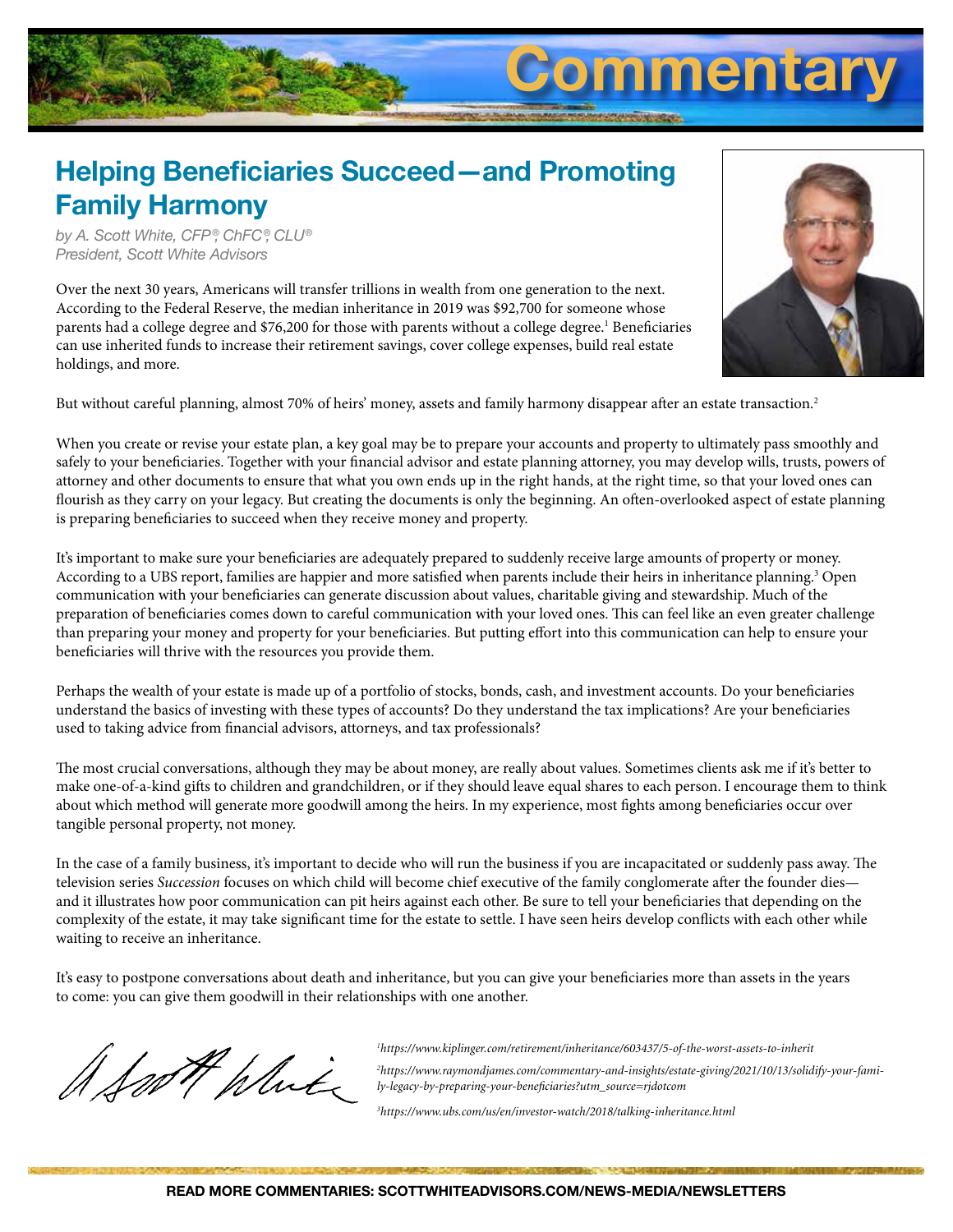

### **Disaster Preparation: Do This Now**

*by A. Scott White, CFP ®, ChFC®, CLU® President, Scott White Advisors*

A friend in Colorado told me her family received pre-evacuation orders recently. Their home was in the path of a large wildfire, and they were instructed to pack the car and be ready to leave at a moment's notice. She told me that she grabbed the essentials and items she could think of, but she was uncertain what she and her family might need and frankly, her fear made it hard to think straight. As the fire moved through the area, my friend's home was spared, but many around it weren't.



Tornadoes, hurricanes, floods, wildfires, earthquakes, tsunamis—these are a few examples of disasters that have required evacuations. In some of these situations, we may have very little time to prepare to leave. In my friend's wildfire example, some families left their homes with only the clothes they were wearing—and their pets. Here in Florida, hurricanes are typically anticipated and we may have a day or two to prepare. Regardless of the disaster situation, being prepared increases our chances of survival.

According to the American Red Cross, being prepared means being equipped with the proper supplies you may need in the event of an emergency or disaster. The Federal Emergency Management Agency, or FEMA, says having an emergency kit, or Hurricane Kit here in Florida, is an important step to prepare and protect your household for unforeseen events. An emergency kit is essential for short term survival, providing vital items for you, your family or household, including domestic pets.

If you and your family don't have an Evacuation Kit, also called a Go Kit, Hurricane Kit, Go Bag, or Survival Bag, now is the time to make one. To assist our clients, friends, and anyone who may find it helpful, we reviewed the best Evacuation Kits and created a Go! Kit for your use. It appears on the next page of this newsletter so that you can tear this page out and keep it. For your convenience, we have also posted it on our website at scottwhiteadvisors.com/emergency-evacuation-kit/ so you can share it with your family and friends. Our Go! Kit will help you and your family prepare for the unexpected. *Create Your GO! Kit on page 4*

### **The Importance of Replacement Cost Insurance**

If your home is damaged or destroyed, you may expect your home insurance policy to help you rebuild—and to replace your personal belongings. But all coverage isn't created equal, and how much you receive to rebuild depends a lot on what type of coverage you have.

According to a study by Ascent, nearly 60% of U.S. homes are underinsured by at least 18%.<sup>1</sup> That means that 60% of homeowners may be in trouble if their home is destroyed. At the very least, they will have to pay the difference between how much their property is insured for and how much it costs to rebuild.

Replacement cost insurance coverage pays you to repair or replace your home and your belongings if some covered peril, such as fire, damages them. As long as replacement costs stay within your policy limits, you don't have to pay anything out of pocket. Replacement cost coverage will pay the amount of money required to rebuild your home using similar materials, even if construction costs have risen since you took out the policy.

It's important to accurately assess your home's replacement cost so that you are insured to 100% of the value. Your home's market value could be much higher than its replacement cost since its market value accounts for factors such as location, while replacement cost is based only on the cost to rebuild the structure. Your house's replacement cost may be higher than market value if the house is old and has outdated features that aren't up to current building codes. If the house is destroyed, it will have to be rebuilt in a way that makes it compliant with current building codes.

If you don't have replacement cost coverage, you may find that when you file a claim, construction costs have risen so much because of inflation that your insurance payout isn't enough to rebuild your home. I always recommend that my clients purchase replacement cost coverage—and that they review their coverage annually to make sure it is adequate. If you have questions about this important aspect of insurance planning, please contact me.

*1 https://www.fool.com/the-ascent/insurance/homeowners/replacement-cost-insurance/*

**ПАССИЛИЗИРЕВАКТ - ЛИЧЕСКИ ВИЗИЛИЯ И 20**